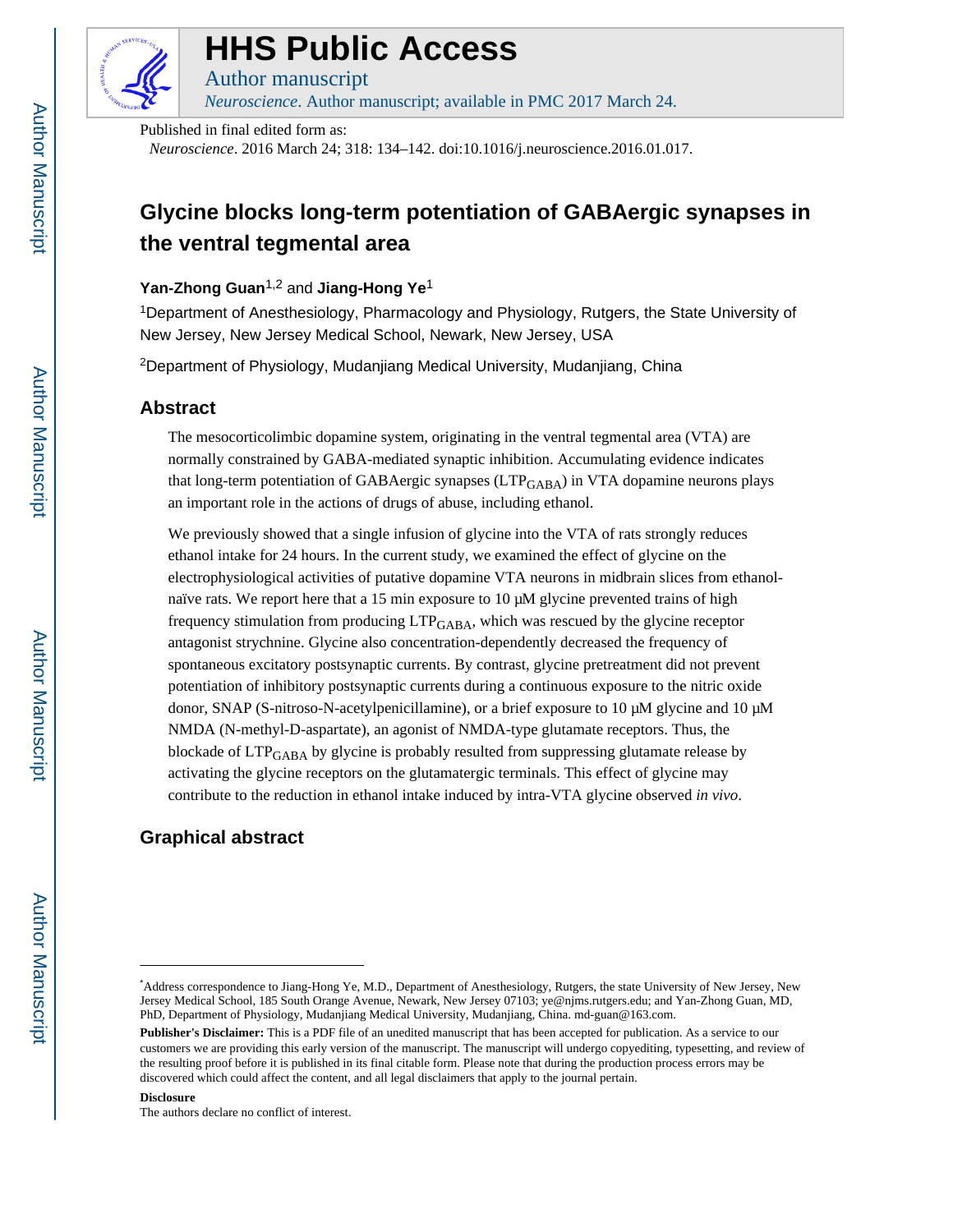

#### **Keywords**

Synaptic plasticity; mesolimbic system; EPSCs; Long-term potentiation; GABA

## **INTRODUCTION**

The mesocorticolimbic dopaminergic system, originating in the ventral tegmental area (VTA), plays an important role in alcohol use disorders (Gilpin and Koob, 2008). VTA dopamine neurons are normally constrained by powerful GABA-mediated synaptic inhibition (Johnson and North, 1992, Tepper et al., 1998). Both GABA<sub>A</sub> and GABA<sub>B</sub> receptor subtypes have been identified within the VTA. Activation of GABAA receptor (GABAAR) on GABAergic interneurons increases VTA dopamine neuron activity through disinhibition. Conversely, GABAergic neurons decreases spike output of dopamine neurons via  $GABA_B$  receptors on dopamine neurons.

GABAergic signaling in the VTA has been linked to ethanol drinking behaviors. Intra-VTA administration of  $GABA_A$  receptor  $(GABA_AR)$  antagonists decreases ethanol intake in rodents (Nowak et al., 1998, Melon and Boehm, 2011). Importantly, VTA GABA neurons become hyperexcitable during ethanol withdrawal (Gallegos et al., 1999). Interestingly, rodents readily self-administer GABAAR antagonists into the VTA (Ikemoto et al., 1997, Gavello-Baudy et al., 2008) and this blockade of  $GABA<sub>A</sub>RS$  in the VTA increases dopamine levels in the nucleus accumbens (Ikemoto et al., 1997), producing robust rewarding effects (Laviolette and van der Kooy, 2001). Changes in synaptic strength are important for persistent pathologies such as drug addiction. In particular, accumulating evidence indicates that long-term potentiation of GABAergic synapses (LTP<sub>GABA</sub>) in VTA dopamine neurons increases or decreases in response to the actions of drugs of abuse, including ethanol (Nugent et al., 2007, Nugent et al., 2009, Guan and Ye, 2010).

Like GABA, glycine is also a major inhibitory neurotransmitter in the CNS. Functional glycine receptors (GlyRs) are found throughout the mammalian CNS, including the mesocorticolimbic dopamine system (Zheng and Johnson, 2001, Ye et al., 2002, Lewis and O'Donnell, 2003, Wang et al., 2005). Our previous *in vitro* electrophysiological data indicate that GlyRs exist on the GABAergic terminals, which make synapses on VTA dopamine neurons, and activation of these GlyRs reduces GABAergic transmission and increases VTA dopamine neuron activity (Ye et al., 2004). *In vivo* studies have shown that GlyRs in the mesolimbic dopamine system are involved in ethanol drinking behaviors.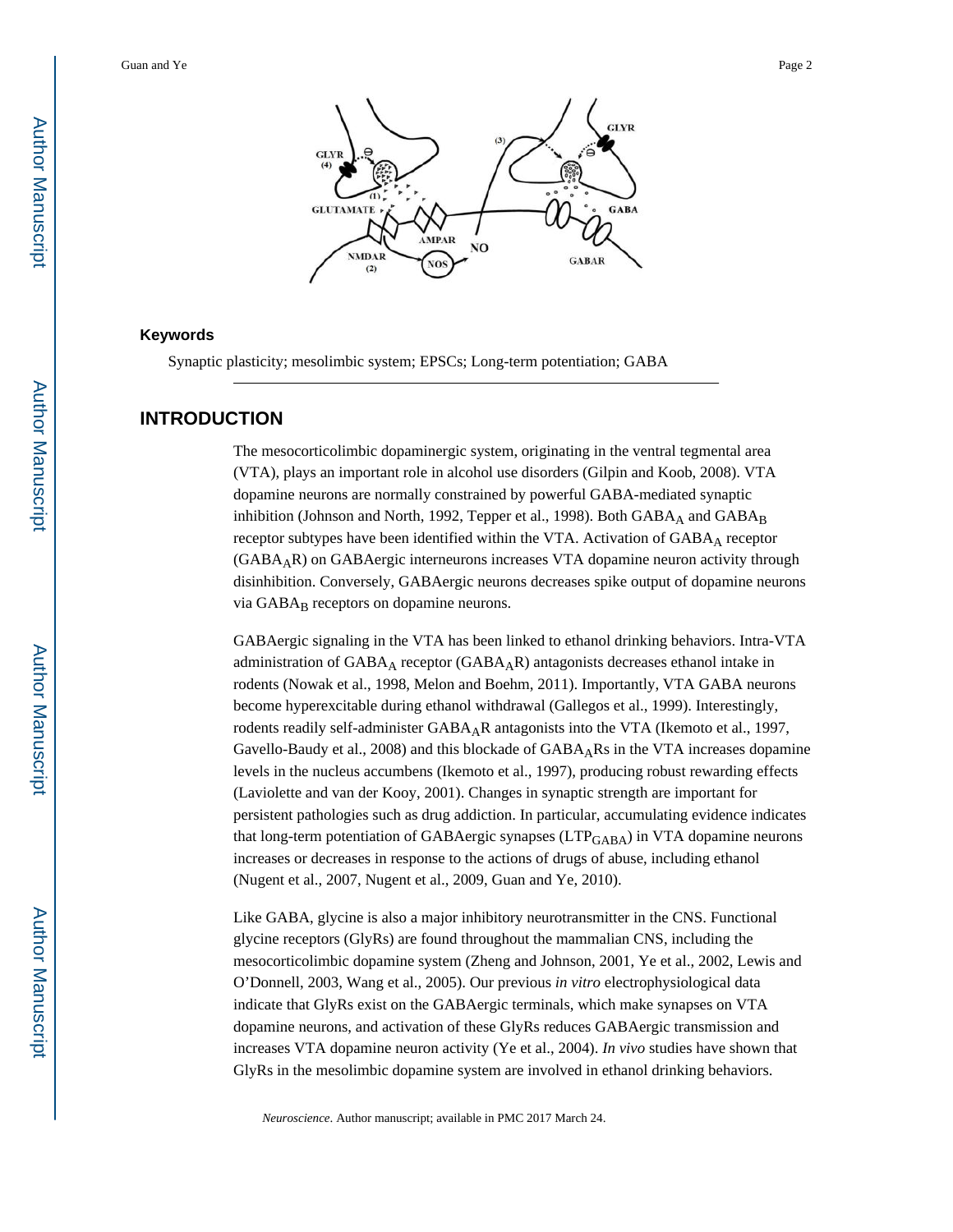Activation of GlyRs in the nucleus accumbens substantially decreases ethanol intake (Molander et al., 2005, Molander and Soderpalm, 2005b, a). Remarkably, we have shown that a single intra-VTA infusion of glycine substantially reduces ethanol intake for 24 hours in rats, in three different drinking models: intermittent access, continuous access, and operant self-administration (Li et al., 2012). However, the underlying neuronal basis has not been well explored. Glycine could alter the activity of dopamine neurons by activating the GlyRs on the GABAergic terminals, which make synapses on VTA dopamine neurons (Ye et al., 2004). However, given that extracellular glycine is probably removed rapidly by reuptake, additional mechanisms must be involved.

In an attempt to understand the mechanisms underlying the long-lasting effect of intra-VTA perfusion of glycine on ethanol drinking, we examined glycine's effects on the electrophysiological activities of putative dopamine neurons in the VTA in midbrain slices from ethanol-naïve rats.

## **EXPERIMENTAL PROCEDURES**

#### **Animals**

The experiments were carried out on Sprague–Dawley rats, in accordance with the National Institutes of Health Guide for the Care and Use of Laboratory Animals, and were approved by the Institutional Animal Care and Use Committee of the Rutgers, the State University of New Jersey, New Jersey Medical School.

#### **Chemicals and applications**

DNQX (6, 7-dinitroquinoxaline-2, 3-dione), gabazine (SR-95531), glycine, NMDA (N-Methyl-D-aspartic acid), SNAP (S-nitroso-N-acetylpenicillamine), strychnine, and all common salts were obtained from Sigma-Aldrich Chemical Company (St Louis, MO). Drugs were added to the superfusate at final concentrations. Chemicals were applied to the recorded neurons at the stated concentrations through bath perfusion.

#### **Brain slice preparation**

The midbrain slices were prepared as described previously (Guan and Ye, 2010). Briefly, Sprague–Dawley rats (21–35 d old) were anesthetized using ketamine/xylazine and then sacrificed. Coronal midbrain slices (200–250 mm thick) were cut using a VF-200 slicer (Precisionary Instruments, Greenville, NC) and prepared in ice-cold glycerol-based artificial cerebrospinal fluid (aCSF) containing (in mM): 250 glycerol, 1.6 KCl, 1.2 NaH<sub>2</sub>PO<sub>4</sub>, 1.2 MgCl<sub>2</sub>, 2.4 CaCl<sub>2</sub>, 25 NaHCO<sub>3</sub>, and 11 glucose, and saturated with  $95\%O_2/5\%CO_2$ (carbogen) (Ye et al., 2006). Slices were allowed to recover for at least 1 h in a holding chamber at 32 ° in carbogen-saturated regular aCSF, which had the same composition as glycerol-based aCSF, except that glycerol was replaced by 125 mM NaCl.

#### **Electrophysiological recording**

Electrical signals were obtained with a MultiClamp 700 A amplifier (Molecular Devices Co., Union City, CA, USA), and pCLAMP software (Molecular Devices Co.). Data were filtered at 1 kHz and sampled at 5 kHz, stored on a computer, and analyzed offline. The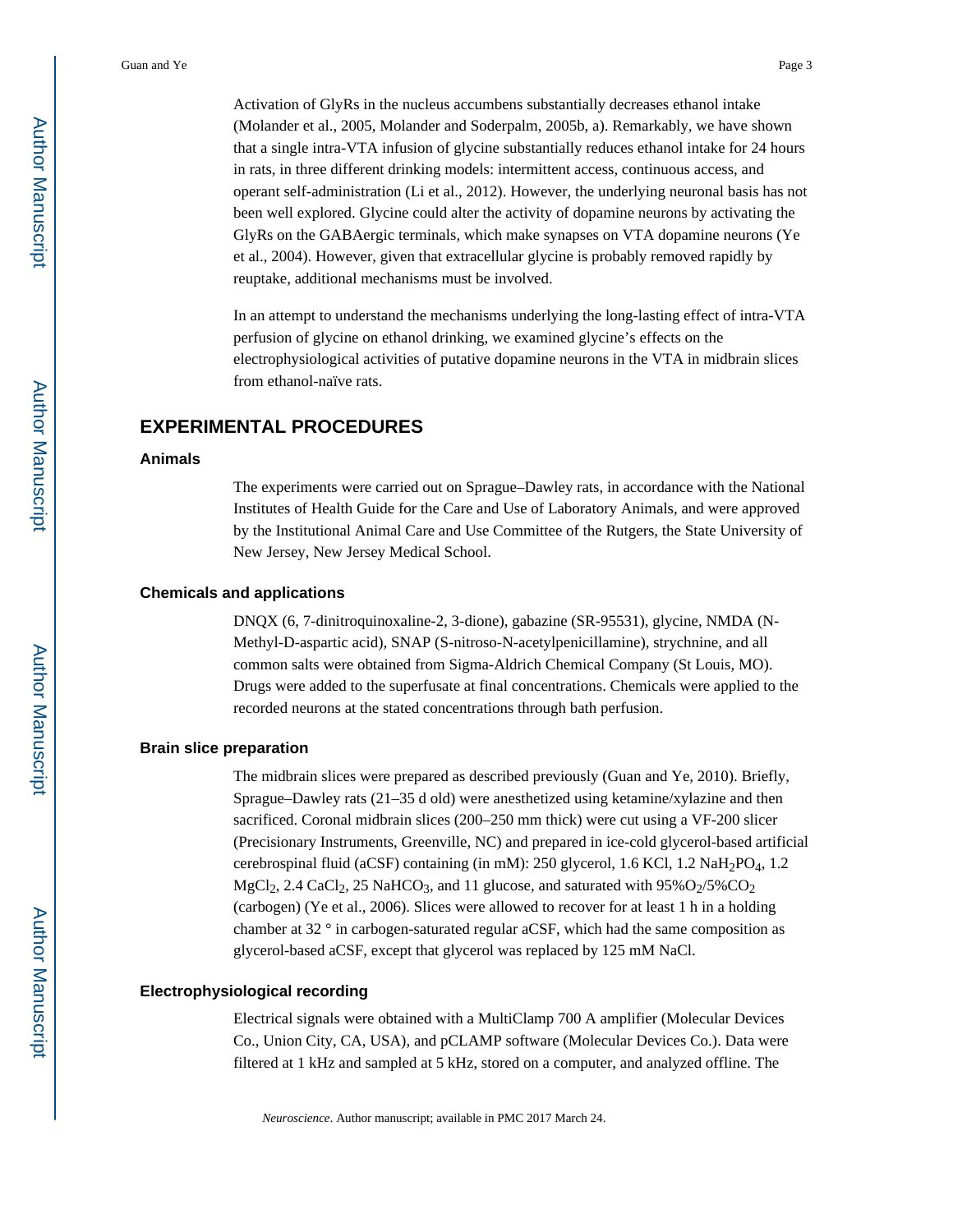amplitudes of IPSCs were calculated by taking the mean of a 2–4 ms window around the peak and comparing it with the mean of a 2–8 ms window immediately before the stimulation artifact, using Clampfit (Molecular Devices).

Patch pipettes (4–6 M $\Omega$ ) for recording IPSCs contained (in mM): 125 KCl, 2.8 NaCl, 2. MgCl<sub>2</sub>, 0.6 EGTA, 10 HEPES, 2 Mg ATP-Na and 0.2 GTP-Na; and for EPSCs contained  $(iin mM)$ : 140 Cs-methanesulfonate, 5 KCl, 2 MgCl<sub>2</sub>, 10 HEPES, 2 MgATP, 0.2 NaGTP, pH 7.2. The pH was adjusted to 7.2 with Tris base, and osmolality to 300 mOsmol/l with sucrose. A single slice was transferred to a 0.4 ml recording chamber, where a platinum ring held it down. Throughout the experiments, the bath was continually perfused with warm (32°C) carbogenated aCSF (1.5–2.0 ml/min).

Under infrared video microscopy (E600FN; Nikon Corporation, Tokyo, Japan), the VTA was identified medial to the accessory optic tract and lateral to the fasciculus retroflexus. Currents were recorded using whole-cell mode. Experiments were carried out only after series resistance had stabilized. Series resistance and input resistance were monitored continuously online with a −4 mV hyperpolarizing step (50 ms), which was given after every afferent stimulus, and experiments were discarded if these values changed by 20% during the experiment. Putative dopamine neurons in the current study were identified by the presence of a large Ih current (Johnson and North, 1992) that was assayed immediately after break-in, using a series of incremental 10 mV hyperpolarizing steps from a holding potential of −50 mV. Specifically, if the steady-state h-current was greater than 60 pA during a step from −50 to −100 mV, the neuron was considered a dopamine neuron. A recent study showed that expression of Ih alone is not sufficient to identify dopamine cells unequivocally (Margolis et al., 2006). Therefore, in each set of our experiments, a subset of the neurons recorded from and reported here are possibly non-dopaminergic neurons (Nugent et al., 2009).

 $GABA<sub>A</sub>R$ -mediated IPSCs were stimulated at 0.1 Hz using a bipolar stainless steelstimulating electrode placed 200–400 μm away from the recording site in the VTA. As previously described (Guan and Ye, 2010), LTP<sub>GABA</sub> was induced by stimulating afferents at 100 Hz for 1 s, and the train was repeated twice, 20 s apart (high-frequency stimulation; HFS). After recording the baseline currents, during the drug application and washout, synaptic stimulation was stopped and the recorded neuron was taken from voltage-clamp into bridge mode. The HFS trains were also delivered under bridge mode.

#### **Statistics**

Data are presented, as means  $\pm$  SEM. Significance was determined using a Student's unpaired t-test with a significance level of  $P \le 0.05$ . Levels of LTP are reported as averaged IPSC amplitudes for 5 min just before LTP induction compared with averaged IPSC amplitudes during the 5 min period from 20 to 25 min after HFS. Paired-pulse ratios (PPR=IPSC2/IPSC1) (50 ms inter-stimulus interval) were measured over 5 min epochs of 30 IPSCs each, as previously described (Guan and Ye, 2010, Guan et al., 2012).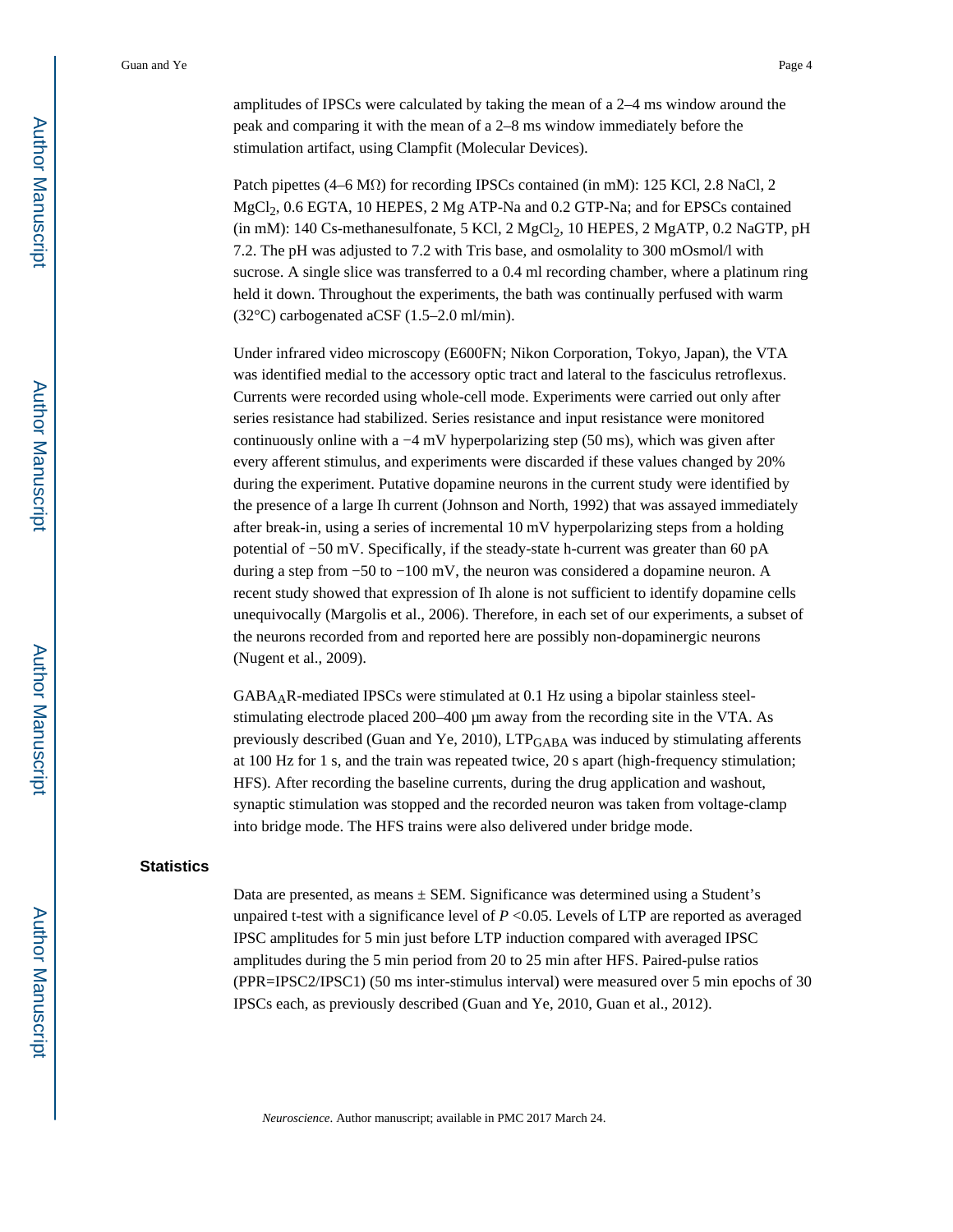## **RESULTS**

## **Glycine blocks LTPGABA in VTA-dopamine neurons in brain slices via the activation of strychnine-sensitive glycine receptors**

Currents evoked by electrical stimuli were recorded from putative dopamine neurons of the VTA in midbrain slices in the presence of DNQX (10  $\mu$ M), an AMPA receptor antagonist, and at a holding potential of  $-70$  mV. These currents were blocked by 10  $\mu$ M gabazine, a GABAA receptor (GABAAR) antagonist (not illustrated), indicating that they were IPSCs mediated by GABAARs. The amplitude of IPSCs was greatly increased and maintained after high frequency stimulation (HFS, see Method). Thus, HFS induced long-term potentiation of IPSC (LTPGABA, Fig. 1A), in keeping with previous reports (Nugent et al., 2007, Guan and Ye, 2010). LTP $_{\rm GABA}$  was associated with a decrease in the paired pulse ratio (PPR; Fig. 1a, insets), suggesting that LTPGABA is maintained by persistently increased GABA release, which is probably caused by high-frequency firing of the presynaptic GABAergic afferents (Nugent et al., 2007, Guan and Ye, 2010).

We then examined the effect of glycine on  $LTP_{\rm GABA}$ . Glycine (10 µM) was bath perfused for 15 min and then washed out for 6 min before HFS. HFS failed to induce LTP<sub>GABA</sub> under such conditions (Fig. 1B and C). In fifteen experiments, in the absence of glycine, the averaged peak amplitude of IPSC (IPSC1) elicited by the first stimulus of the paired pulse measured 20–25 min after HFS was  $198.25 \pm 1.37$  % of pre-HFS values (Fig. 1C, filled circles). After exposure to glycine, it was  $101.43 \pm 2.18$  % of pre-HFS values (Fig. 1C, open circles). Glycine also reversed the changes in PPR (in aCSF, PPR =  $0.68 \pm 0.15$  of pre-HFS values; in glycine, PPR =  $1.06 \pm 0.18$  of pre-HFS values, P < 0.05; Fig. 1D). To determine whether the effects of glycine were mediated by strychnine sensitive GlyRs, strychnine (1 μM) was bath applied for 5 min before the application of the mixture containing strychnine (1 μM) and glycine (10 μM) for 15 min. HFS was delivered 6 min after washout of the mixture. Under these experimental conditions, the cells exhibited normal  $\text{LTP}_{\text{GABA}}$  (Fig. 1E). In ten experiments, the averaged peak amplitude of IPSC1 measured 20–25 min after HFS was  $196.29 \pm 10.47$  % of pre-HFS values in cells exposed to glycine plus strychnine (Fig. 1F, filled circles) vs  $100.33 \pm 4.26\%$  of pre-HFS values in glycine alone (Fig. 1F, open circles). The PPR was  $0.70 \pm 0.10$  of pre-HFS values in cells exposed to glycine plus strychnine. These results suggest that glycine-induced suppression of LTP<sub>GABA</sub> was mediated by strychnine-sensitive GlyRs, which prevents HFS-induced increase of GABA release.

#### **Glycine prevents LTPGABA upstream of NMDARs in the heterosynaptic pathway**

 $LTP<sub>GABA</sub>$  is characterized as heterosynaptic plasticity, initiated by glutamate release onto NMDARs on the postsynaptic dopamine neurons. There is previous evidence that nitric oxide (NO) is produced in dopamine neurons and released extracellularly to enhance GABA release from GABAergic terminals, and application of the NO donor, SNAP, rapidly enhances GABAergic IPSCs (Nugent et al., 2007). In the current study, we perfused SNAP (400 μM) in the aCSF in the presence of glycine (10 μM) throughout recording. Thirty minutes after SNAP application, eIPSC amplitudes potentiated to  $147.98 \pm 4.26\%$  of pre-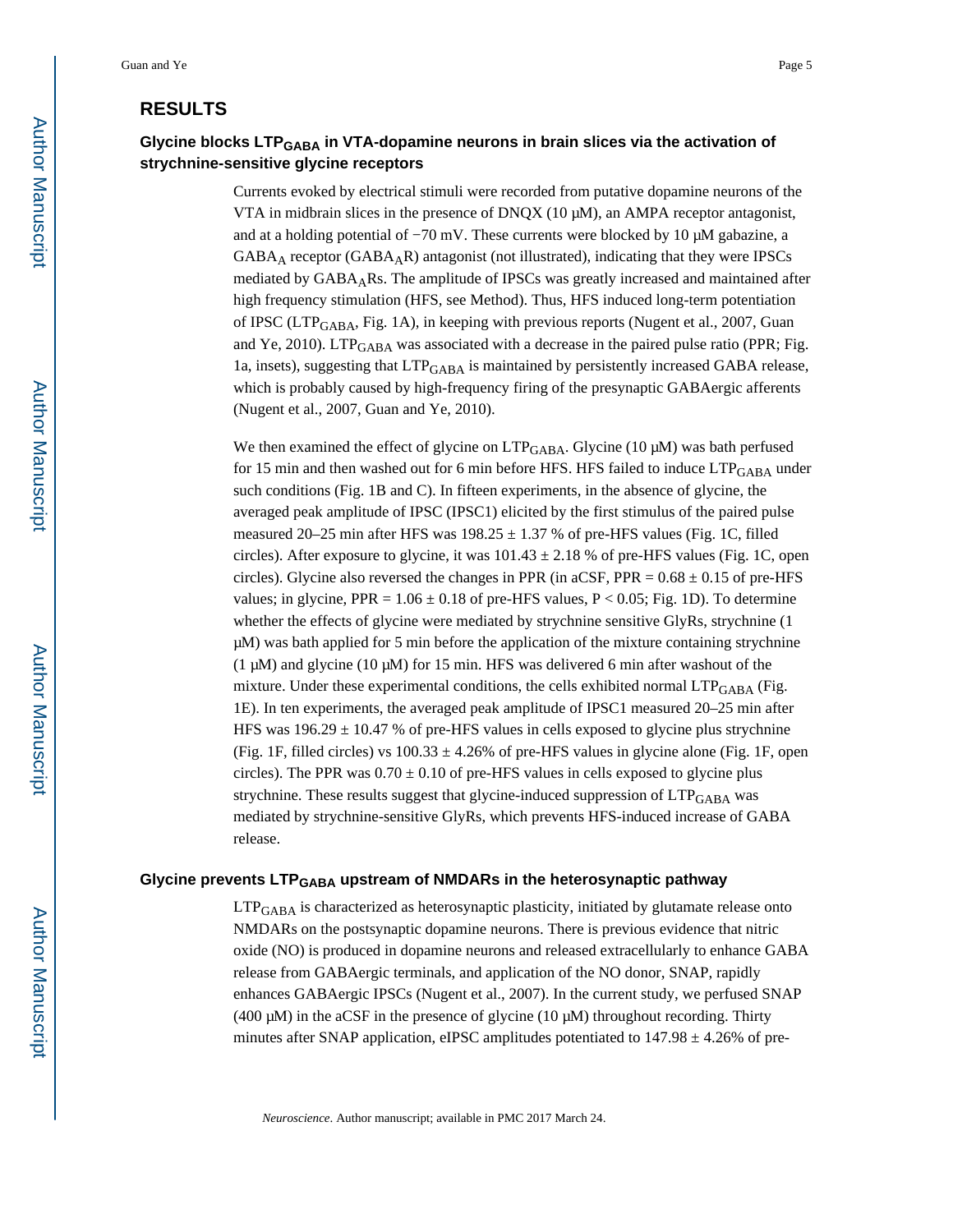SNAP values ( $n = 11$ ) (Fig. 2). These data indicate that glycine blocks  $LTP<sub>GABA</sub>$  in the upstream of nitric oxide synthase (NOS) in dopamine neurons.

We next tested whether glycine's prevention of  $LTP<sub>GABA</sub>$  involves NMDARs in VTAdopamine neurons. To inhibit evoked IPSCs, we first bath applied glycine (10 μM, for 5 min), and then to activate NMDARs, we bath applied a mixture containing 10 μM NMDA and 10 μM glycine, for 10 min. After washout, IPSCs recovered to an enhanced level (Fig. 3). Eighty minutes after washout, eIPSC amplitude was  $142.14\pm6.22$  % (n = 5) of pretreatment values. Bath application of glycine (10 μM) alone did not produce potentiation (not illustrated). These data support previous observations that NMDAR activation alone (without HFS) is sufficient to induce  $LTP_{GABA}$  (Nugent et al., 2007).

#### **Glycine decreases the frequency of spontaneous EPSCs in VTA-dopamine neurons**

The above result showed that glycine could not inhibit  $LTP_{GABA}$  that was induced by NMDAR activation; glycine's inhibition of  $LTP<sub>GABA</sub>$  thus may result from targeting upstream events of NMDARs (e.g. glutamate release). To test this possibility, we examined the effects of glycine on spontaneous EPSCs (sEPSCs) in VTA-dopamine neurons. All sEPSCs were recorded in the presence of 10  $\mu$ M gabazine and at a holding potential of  $-70$ mV with Cs-methanesulfonate based pipette solution. These events were eliminated by DNQX (20 μM, data not show), indicating that they are AMPAR-mediated EPSCs. As illustrated in Fig. 4, glycine (10  $\mu$ M) decreased sEPSC frequency, and the inhibition was blocked by strychnine (1 μM). Glycine-induced inhibition of sEPSC frequency depended on its concentration. Specifically, glycine (1, 3 and 10 μM) decreased sEPSC frequency by 9.15  $\pm$  11.05%, 26.31  $\pm$  7.42 %, and 51.38  $\pm$  7.19% (\* $p$  < 0.05, n = 15, \*\* $p$  < 0.01 (Fig. 4)), respectively, without a significant effect on sEPSC amplitude (7.24  $\pm$  9.10%, 8.18  $\pm$ 11.27%,  $11.41 \pm 14.27$ %, respectively, all  $p > 0.05$ , n = 15).

## **DISCUSSION**

Our major finding is that a short (15 minute) exposure to 10 μM glycine prevented trains of HFS from producing  $LTP<sub>GABA</sub>$  on VTA-dopamine neurons in midbrain slices of rats, which was paralleled with the reduction of glutamate release. By contrast, glycine pretreatment did not prevent potentiation of eIPSCs during a continuous exposure to the NO donor SNAP. Similarly, glycine pretreatment did not prevent an increase of IPSC amplitude in response to a brief exposure to 10 μM NMDA and 10 μM glycine. The effects of glycine could conceivably be mediated by strychnine-sensitive GlyRs, because co-application of glycine and strychnine failed to affect LTP<sub>GABA</sub>. Our data suggest that glycine-induced change of LTPGABA may contribute to the reduction of ethanol drinking by intra-VTA infusion of glycine observed *in vivo* (Li et al., 2012).

## **Glycine blocks LTPGABA in VTA-dopamine neurons by preventing the increase of GABA release induced by high frequency stimulation**

 $LTP<sub>GABA</sub>$  is known to be produced by a heterosynaptic mechanism, requiring the activation of postsynaptic NMDARs at glutamate synapses, resulting from increased GABA release at neighboring inhibitory nerve terminals (Nugent et al., 2007). We recorded HFS-induced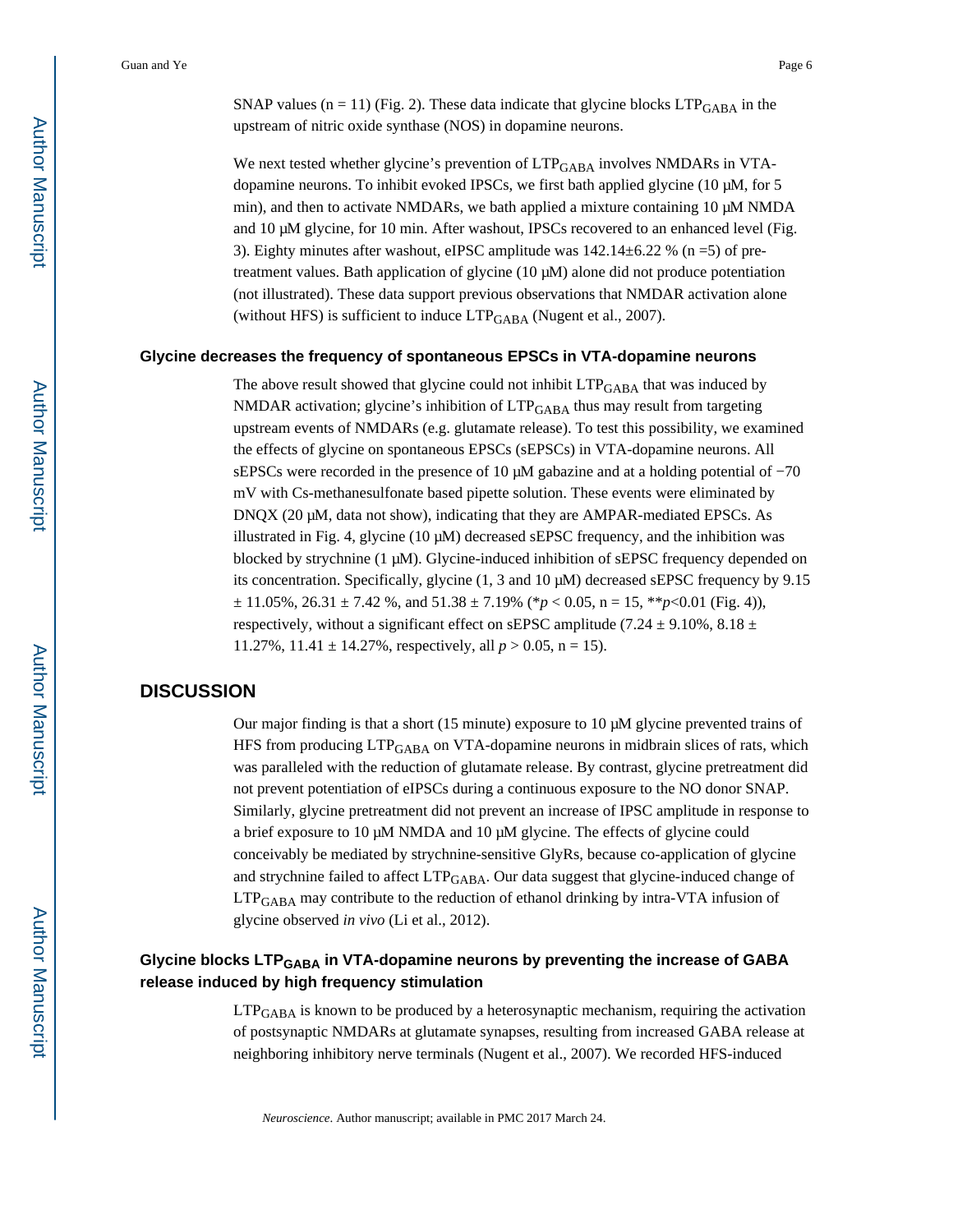LTP<sub>GABA</sub> on VTA-dopamine neurons and found that LTP<sub>GABA</sub> was coupled to a change in PPR, an electrophysiological parameter typically used to identify changes in probability of transmitter release (Nugent et al., 2007, Guan and Ye, 2010). An increased presynaptic GABA release in response to HFS was indicated by the significant reduction in the mean PPR of GABAergic synaptic currents associated with LTP<sub>GABA</sub> (Nugent et al., 2007, Guan and Ye, 2010), arguing against a potential role of increased sensitivity of postsynaptic  $GABA<sub>A</sub>Rs$  in this process. In the present study, we demonstrated that bath perfusion of 10 μM glycine blocks the change of PPR induced by HFS, indicating that glycine prevents the increase in presynaptic GABA release induced by HFS.

Our previous *in vivo* study showed that a single intra-VTA infusion of glycine (5–10 μM, 500 μl/side) reduces alcohol drinking for 24 hours, and the effect is mediated by strychninesensitive GlyRs (Li et al., 2012). We speculate that this glycine may quickly disappear by reuptake, and the activation of GlyRs must trigger a process that outlasts acute receptor activation. In an attempt to mimic the *in vivo* experimental conditions, we applied HFS 6 mins after wash-out of glycine. Future studies are necessary to determine how long it takes the system to recover from glycine-induced suppression of  $LTP<sub>GABA</sub>$ , and whether the results are different if glycine were continually present.

#### **Glycine blocks LTPGABA by reducing presynaptic glutamate release**

Remarkably, glycine-induced blockade of  $LTP<sub>GABA</sub>$  is prevented by strychnine, indicating that glycine's effect is mediated by strychnine-sensitive GlyRs, instead of the NMDARs, where it is a co-agonist. The strychnine-sensitive GlyR conducts Cl<sup>−</sup>. In adult mammals, it is inhibitory because it enhances Cl− influx (Werman et al., 1968, Nicoll et al., 1990, Kuhse et al., 1995). Previous studies have shown that GlyRs exist in the VTA (Ye et al., 1998, Ye, 2000, Zheng and Johnson, 2001). Notably, in the VTA, functional GlyRs are not only found in the postsynaptic membrane, but also in the presynaptic membrane, including the GABAergic terminals, which make synapses onto VTA-dopamine neurons. Activation of these receptors modulates the release of transmitters and the activity of VTA-dopamine neurons (Ye et al., 2004). Glycine at 3 and 10 μM substantially suppressed sEPSC frequency but not their amplitude (Fig. 4), suggesting that strychnine-sensitive GlyRs exist on the glutamatergic terminals. By activating these GlyRs, glycine reduces glutamate release, and thus the activation of NMDARs, resulting in the prevention of LTP<sub>GABA</sub>. These data also indicate that the GlyRs on the glutamatergic terminals are very sensitive to glycine, in keeping with our previous report that GlyRs on the GABAergic terminals are very sensitive to glycine (Ye et al., 2004). Specifically, whereas the presynaptic GlyRs have an  $EC_{50}$  of  $\sim$ 1.5 μM (Ye et al., 2004), which is much lower than that for the postsynaptic GlyRs, which have an  $EC_{50}$  of ~25 µM (Ye, 2000). Currently, it remains unclear why the GlyRs on presynaptic axons in the VTA are more sensitive to glycine than GlyRs on DA neurons, although receptor density, subunit composition, and structure difference may play a role. In the current study, we did not investigate the mechanisms of glycine-induced reduction of glutamate release. However, previous studies have shown that calcium channels are involved in glycine-induced changes of GABAergic IPSCs in the VTA (Ye et al., 2004), and in glycine-induced changes of glutamatergic EPSCs in other CNS areas (Turecek and Trussell, 2001).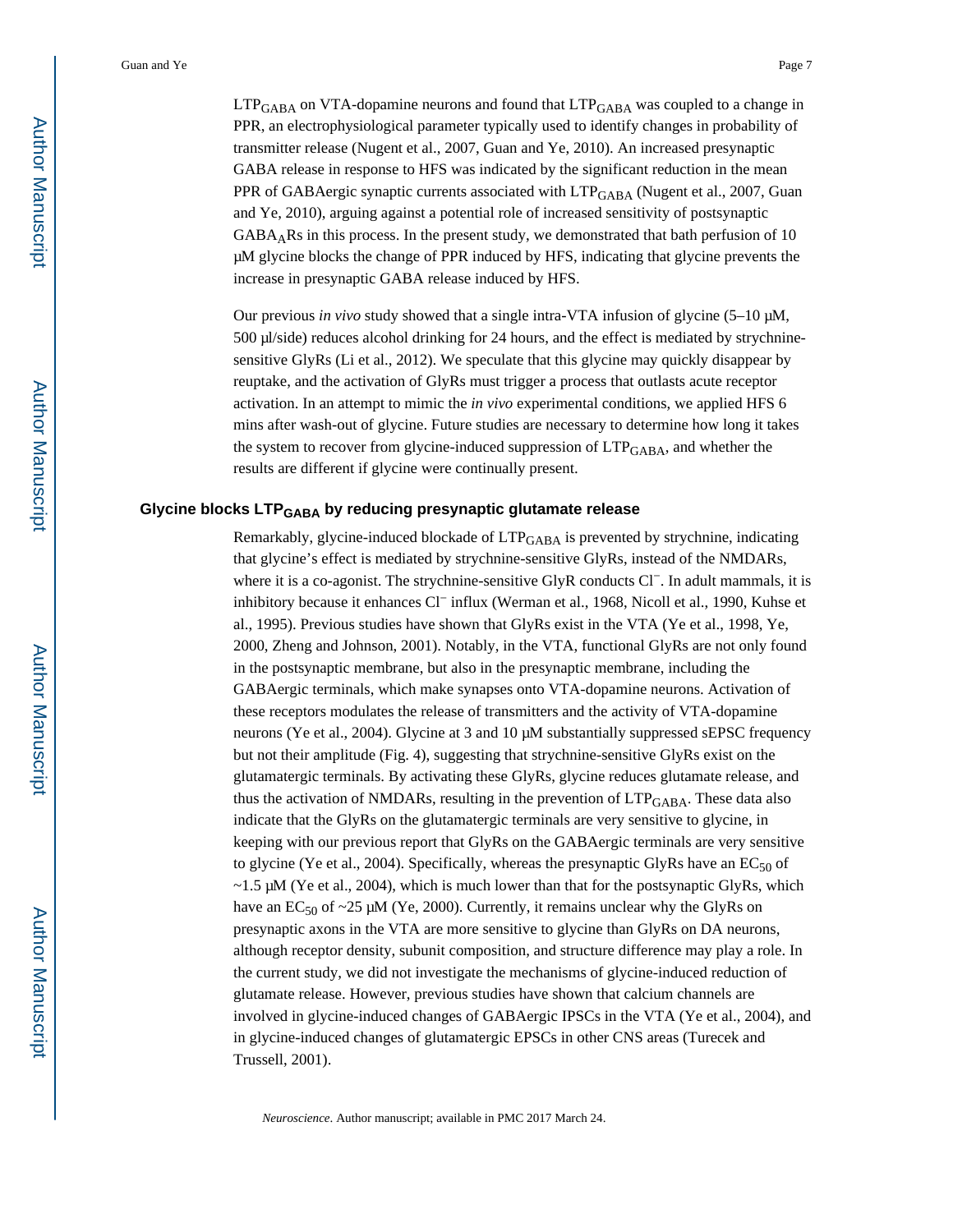The sources of endogenous GlyR agonists in the VTA are unclear. Glycine-releasing neurons are sparse in rostral areas of the brain (Danglot et al., 2004), including the VTA. However, glycine could be released by glial cells (Legendre, 2001). In human cerebrospinal fluid and in the frontal cortex, free glycine is normally at levels between 7 to 10 μM, however, higher levels (18 to 28 μM) have been detected in the cerebellum (Ferraro and Hare, 1985) (Matsui et al., 1995) (Fabricius et al., 1993). The extracellular concentration of glycine is regulated by at least two glycine transporters (GLYT1 and GLTY2). These GLYTs are likely to play a role both at inhibitory glycinergic synapses, and at glutamatergic synapses (Ascher, 1990); (Attwell et al., 1993).

The current study demonstrated that glycine blockage of LTP<sub>GABA</sub> is paralleled with the inhibition of sEPSCs. These data support the idea that presynaptic glutamate release is necessary for the induction of LTP<sub>GABA</sub> (Nugent et al., 2007). By contrast, glycine failed to inhibit  $LTP<sub>GABA</sub>$  either induced by a short co-application of NMDA and glycine, or by the continuous perfusion of the NO donor SNAP. Previous studies by Kauer's group have shown that NO, a retrograde signal generated by an NMDAR-mediated rise in postsynaptic  $Ca<sup>2+</sup>$  acting at a presynaptic site, is produced in dopamine neurons and released extracellularly to enhance GABA release from GABAergic terminals (Nugent et al., 2007). These investigators also showed that NO scavengers (Hemoglobin and 2-pheyl-4, 4, 5, 5, tetramethylimidazoline-1-oxyl 3-oxide) prevent HFS-induced  $LTP<sub>GABA</sub>$ . On the basis of their findings, our results suggest that glycine is probably acting upstream of NMDAR and NO production. We propose that glycine inhibition of  $LTP<sub>GABA</sub>$  is mainly resulted from its inhibition of glutamate release, since the induction of  $LTP<sub>GABA</sub>$  requires the activation of NMDARs (Nugent et al., 2007). By activating the GlyRs on the GABAergic terminals on VTA-dopamine neurons, glycine could directly suppress GABAergic IPSCs (Ye et al., 2004).

Interestingly, 10 μM glycine did not alter the eIPSC amplitude as shown in Fig. 1B, but decreased it as seen in Fig. 3. The mechanism underlying the difference is unclear, but may be resulted from the difference in the conditions when the data were obtained. In Fig. 1, glycine was applied for 15 min and washed out for 6 min before HFS. During this period (at least 21 min), we did not record IPSCs since our focus was on the changes of IPSCs after HFS, therefore it is not clear whether IPSCs have been changed or not. Conversely, in Fig. 3, a 5 min exposure to 10 μM glycine decreased IPSCs, which is consistent with our previous report, that activation of the GlyRs on the GABAergic terminals reduces GABA release (Ye et al., 2004).

According to the model circuit, LTPGABA should decrease activity of dopamine neurons and the release of dopamine. The hypo-dopamine state has been associated with the motivation for ethanol drinking (Gonzales et al., 2004, Chen et al., 2011). Interestingly, as described earlier, GABAA antagonists are rewarding at the same time as they reduce ethanol intake. The underlying mechanism needed to be determined. The rewarding effect of GABAA antagonists may be resulted from the ability of these agents to increase activity of dopamine neurons and dopamine levels in the target areas. Higher dopamine levels in the nucleus accumbens may cause rewarding effects. Under these conditions, the animals would not need to drink as much ethanol as that in normal conditions to achieve the wanted effect,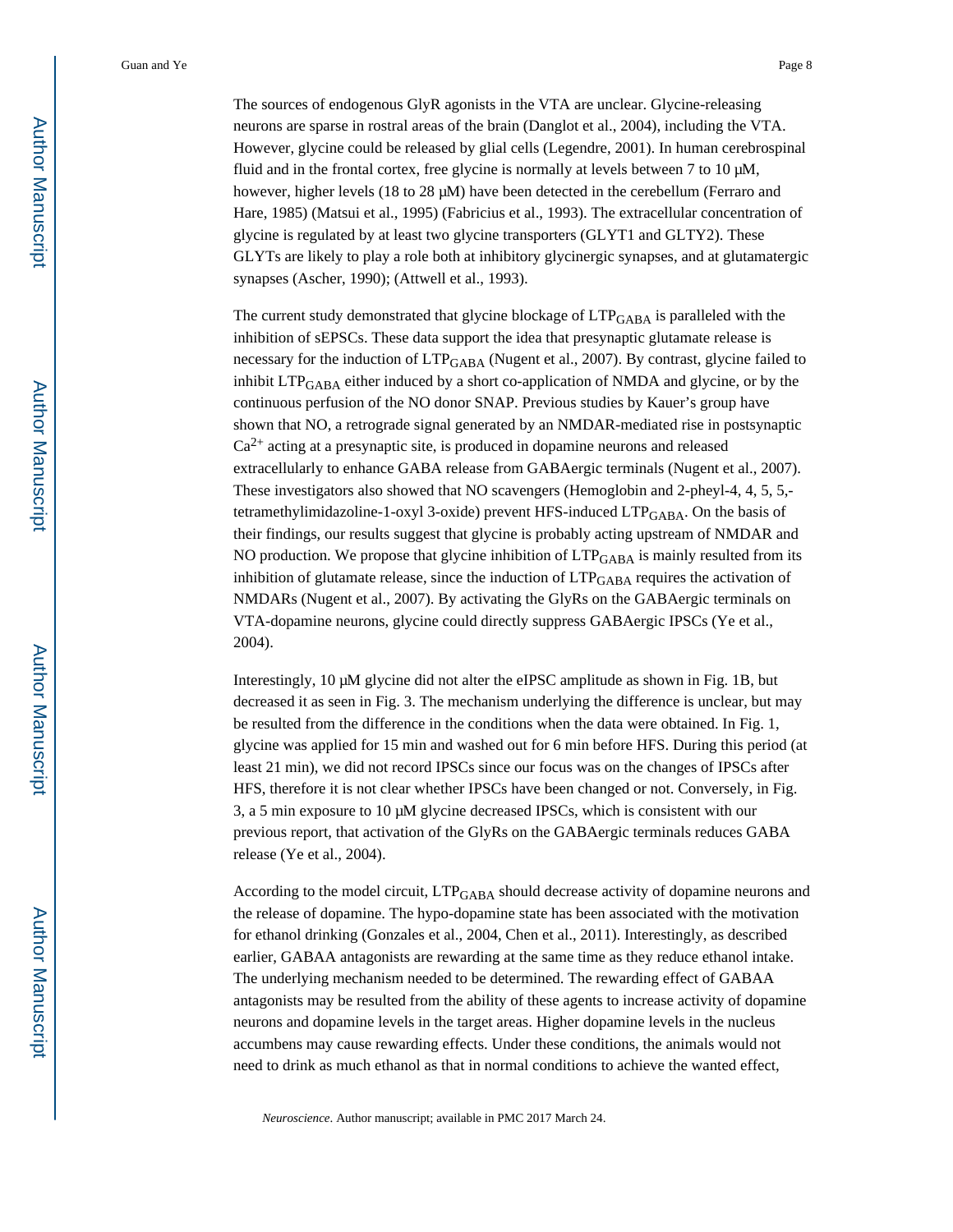thereby resulting in reduced ethanol consumption. Although the current study demonstrates that glycine blocks LTP<sub>GABA</sub> on dopamine neurons in the VTA of ethanol-naïve rats, it remains to be determined whether glycine has the same effect on these neurons from rats chronically exposed to ethanol. The effects of glycine on GABA transmission under such conditions may have been changed since GABAergic transmission has been changed after chronic ethanol exposure (Gallegos et al., 1999). Additional limitation of current study is that we used 11 mM glucose in aCSF that is far beyond the physiological level of 2.5 mM. Future study using 2.5 mM glucose is needed to determine whether this will affect the outcome.

Collectively, our data support an important role for glutamate release in the maintenance of heterosynaptic efficacy in the VTA. A reduction in glutamate release by activation of strychnine sensitive GlyRs on glutamate terminals in VTA-dopamine neurons triggers a rapid decrease in heterosynaptic efficacy (GABAergic synapse). Together, the current study reports a previous unrecognized effect of glycine on the LTP<sub>GABA</sub> recorded from VTAdopamine neurons. These data provide new insight into glycine's effects on brain reward pathways and could lead to the development of new therapies against alcohol use disorders.

#### **Acknowledgments**

This work was made possible by NIH grants (AA01694; AA 021657; AA 022292, JHY), New Jersey Health foundation (PC109-13, JHY), and National Natural Science Foundation of China (grant 81371463, YZG); Graduate innovative research programs of Mudanjiang Medical University, China. (No. 2014YJSCX-04 & YJSCX2012-380HLJ, YZG)

## **Abbreviations**

| <b>DNQX</b>      | (6, 7-dinitroquinoxaline-2, 3-dione)             |
|------------------|--------------------------------------------------|
| eIPSC            | evoked inhibitory postsynaptic current           |
| <b>GABA</b>      | (gamma - aminobutyric acid)                      |
| <b>GABAAR</b>    | GABAA receptor                                   |
| GlyR             | glycine receptor                                 |
| <b>HFS</b>       | high frequency stimulation                       |
| <b>IPSC</b>      | inhibitory postsynaptic current                  |
| $LTP_{\rm GABA}$ | long-term potentiation of GABA-mediated synapses |
| <b>NMDA</b>      | (N-methyl-D-aspartate)                           |
| NO               | nitric oxide                                     |
| PPR              | paired pulse ratio                               |
| sEPSC            | Spontaneous excitatory postsynaptic current      |
| <b>SNAP</b>      | (S-nitroso-N-acetylpenicillamine)                |
| <b>VTA</b>       | ventral tegmental area                           |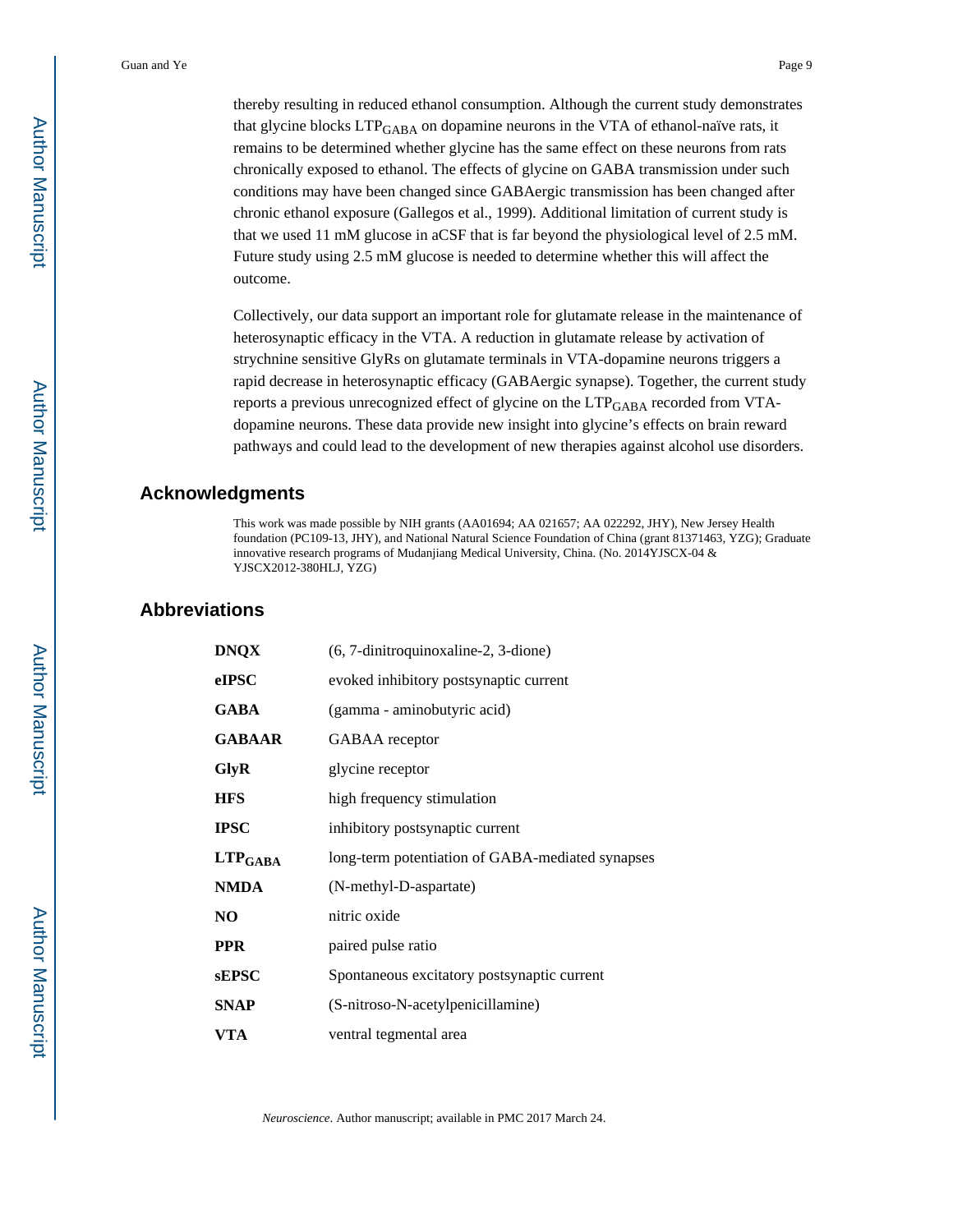## **References**

- Ascher P. Measuring and controlling the extracellular glycine concentration at the NMDA receptor level. Adv Exp Med Biol. 1990; 268:13–16. [PubMed: 2150149]
- Attwell D, Barbour B, Szatkowski M. Nonvesicular release of neurotransmitter. Neuron. 1993; 11:401–407. [PubMed: 8104430]
- Chen G, Cuzon Carlson VC, Wang J, Beck A, Heinz A, Ron D, Lovinger DM, Buck KJ. Striatal involvement in human alcoholism and alcohol consumption, and withdrawal in animal models. Alcohol Clin Exp Res. 2011; 35:1739–1748. [PubMed: 21615425]
- Danglot L, Rostaing P, Triller A, Bessis A. Morphologically identified glycinergic synapses in the hippocampus. Mol Cell Neurosci. 2004; 27:394–403. [PubMed: 15555918]
- Fabricius M, Jensen LH, Lauritzen M. Microdialysis of interstitial amino acids during spreading depression and anoxic depolarization in rat neocortex. Brain Res. 1993; 612:61–69. [PubMed: 8330214]
- Ferraro TN, Hare TA. Free and conjugated amino acids in human CSF: influence of age and sex. Brain Res. 1985; 338:53–60. [PubMed: 4027591]
- Gallegos RA, Lee RS, Criado JR, Henriksen SJ, Steffensen SC. Adaptive responses of gammaaminobutyric acid neurons in the ventral tegmental area to chronic ethanol. J Pharmacol Exp Ther. 1999; 291:1045–1053. [PubMed: 10565823]
- Gavello-Baudy S, Le Merrer J, Decorte L, David V, Cazala P. Self-administration of the GABAA agonist muscimol into the medial septum: dependence on dopaminergic mechanisms. Psychopharmacology (Berl). 2008; 201:219–228. [PubMed: 18670763]
- Gilpin NW, Koob GF. Neurobiology of alcohol dependence: focus on motivational mechanisms. Alcohol Res Health. 2008; 31:185–195. [PubMed: 19881886]
- Gonzales RA, Job MO, Doyon WM. The role of mesolimbic dopamine in the development and maintenance of ethanol reinforcement. Pharmacol Ther. 2004; 103:121–146. [PubMed: 15369680]
- Guan Y, Xiao C, Krnjevic K, Xie G, Zuo W, Ye JH. GABAergic actions mediate opposite ethanol effects on dopaminergic neurons in the anterior and posterior ventral tegmental area. J Pharmacol Exp Ther. 2012; 341:33–42. [PubMed: 22209891]
- Guan YZ, Ye JH. Ethanol blocks long-term potentiation of GABAergic synapses in the ventral tegmental area involving mu-opioid receptors. Neuropsychopharmacology. 2010; 35:1841–1849. [PubMed: 20393452]
- Ikemoto S, Kohl RR, McBride WJ. GABA(A) receptor blockade in the anterior ventral tegmental area increases extracellular levels of dopamine in the nucleus accumbens of rats. J Neurochem. 1997; 69:137–143. [PubMed: 9202304]
- Johnson SW, North RA. Two types of neurone in the rat ventral tegmental area and their synaptic inputs. J Physiol. 1992; 450:455–468. [PubMed: 1331427]
- Kuhse J, Betz H, Kirsch J. The inhibitory glycine receptor: architecture, synaptic localization and molecular pathology of a postsynaptic ion-channel complex. Curr Opin Neurobiol. 1995; 5:318– 323. [PubMed: 7580154]
- Laviolette SR, van der Kooy D. GABA(A) receptors in the ventral tegmental area control bidirectional reward signalling between dopaminergic and non-dopaminergic neural motivational systems. Eur J Neurosci. 2001; 13:1009–1015. [PubMed: 11264674]
- Legendre P. The glycinergic inhibitory synapse. Cell Mol Life Sci. 2001; 58:760–793. [PubMed: 11437237]
- Lewis B, O'Donnell P. Blockade of the GlyT1 glycine transporter prolongs response to VTA stimulation in nucleus accumbens neurons. Ann N Y Acad Sci. 2003; 1003:431–434. [PubMed: 14684480]
- Li J, Nie H, Bian W, Dave V, Janak PH, Ye JH. Microinjection of glycine into the ventral tegmental area selectively decreases ethanol consumption. J Pharmacol Exp Ther. 2012; 341:196–204. [PubMed: 22238211]
- Margolis EB, Lock H, Chefer VI, Shippenberg TS, Hjelmstad GO, Fields HL. Kappa opioids selectively control dopaminergic neurons projecting to the prefrontal cortex. Proc Natl Acad Sci U S A. 2006; 103:2938–2942. [PubMed: 16477003]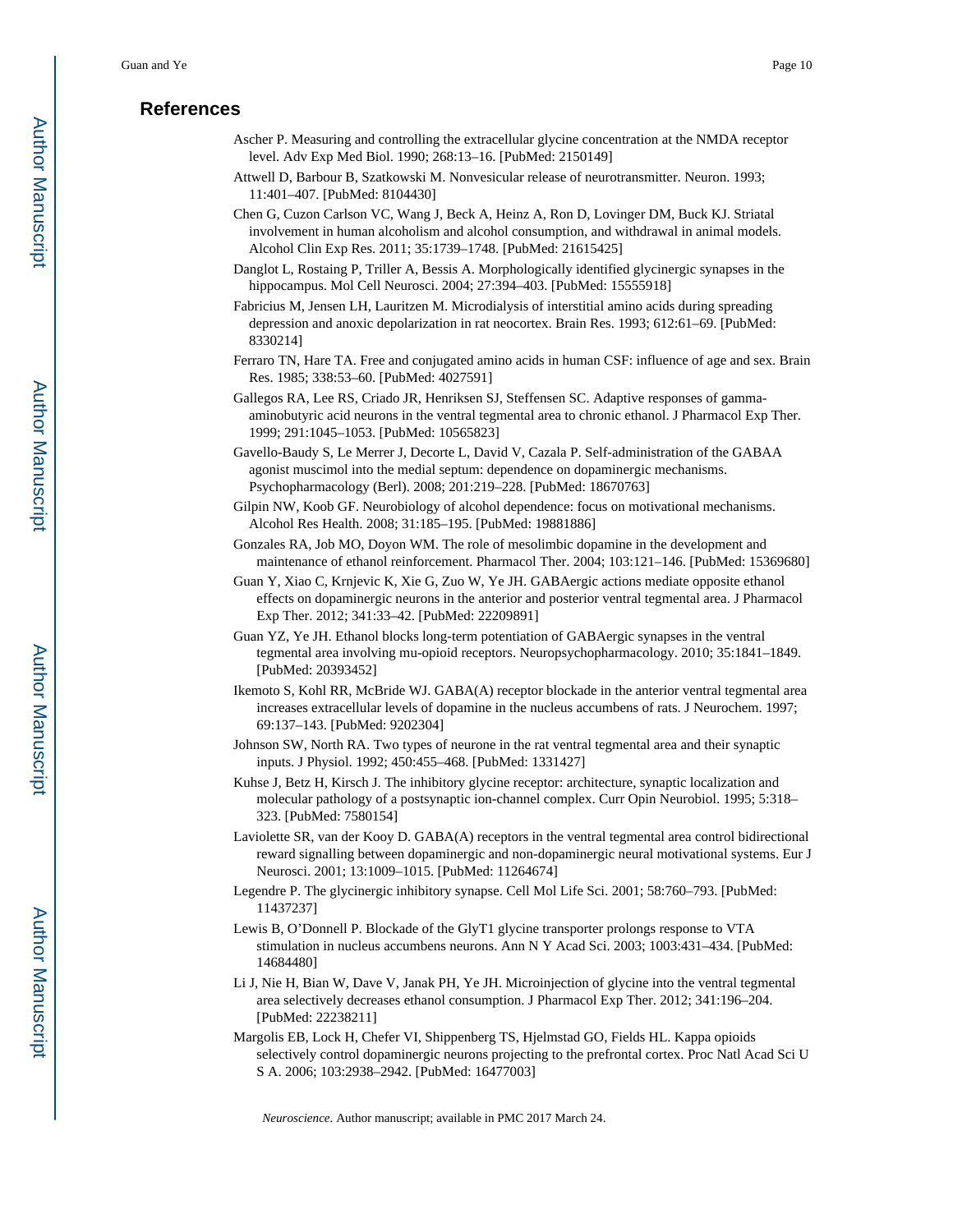- Matsui T, Sekiguchi M, Hashimoto A, Tomita U, Nishikawa T, Wada K. Functional comparison of Dserine and glycine in rodents: the effect on cloned NMDA receptors and the extracellular concentration. J Neurochem. 1995; 65:454–458. [PubMed: 7790891]
- Melon LC, Boehm SL 2nd. GABAA receptors in the posterior, but not anterior, ventral tegmental area mediate Ro15-4513-induced attenuation of binge-like ethanol consumption in C57BL/6J female mice. Behav Brain Res. 2011; 220:230–237. [PubMed: 21320533]
- Molander A, Lof E, Stomberg R, Ericson M, Soderpalm B. Involvement of accumbal glycine receptors in the regulation of voluntary ethanol intake in the rat. Alcohol Clin Exp Res. 2005; 29:38–45. [PubMed: 15654289]
- Molander A, Soderpalm B. Accumbal strychnine-sensitive glycine receptors: an access point for ethanol to the brain reward system. Alcohol Clin Exp Res. 2005a; 29:27–37. [PubMed: 15654288]
- Molander A, Soderpalm B. Glycine receptors regulate dopamine release in the rat nucleus accumbens. Alcohol Clin Exp Res. 2005b; 29:17–26. [PubMed: 15654287]
- Nicoll RA, Malenka RC, Kauer JA. Functional comparison of neurotransmitter receptor subtypes in mammalian central nervous system. Physiol Rev. 1990; 70:513–565. [PubMed: 1690904]
- Nowak KL, McBride WJ, Lumeng L, Li TK, Murphy JM. Blocking GABA(A) receptors in the anterior ventral tegmental area attenuates ethanol intake of the alcohol-preferring P rat. Psychopharmacology (Berl). 1998; 139:108–116. [PubMed: 9768548]
- Nugent FS, Niehaus JL, Kauer JA. PKG and PKA signaling in LTP at GABAergic synapses. Neuropsychopharmacology. 2009; 34:1829–1842. [PubMed: 19194373]
- Nugent FS, Penick EC, Kauer JA. Opioids block long-term potentiation of inhibitory synapses. Nature. 2007; 446:1086–1090. [PubMed: 17460674]
- Tepper JM, Paladini CA, Celada P. GABAergic control of the firing pattern of substantia nigra dopaminergic neurons. Adv Pharmacol. 1998; 42:694–699. [PubMed: 9327994]
- Turecek R, Trussell LO. Presynaptic glycine receptors enhance transmitter release at a mammalian central synapse. Nature. 2001; 411:587–590. [PubMed: 11385573]
- Wang F, Xiao C, Ye JH. Taurine activates excitatory non-synaptic glycine receptors on dopamine neurones in ventral tegmental area of young rats. J Physiol. 2005; 565:503–516. [PubMed: 15817633]
- Werman R, Davidoff RA, Aprison MH. Inhibitory of glycine on spinal neurons in the cat. J Neurophysiol. 1968; 31:81–95. [PubMed: 4384497]
- Ye J. Physiology and pharmacology of native glycine receptors in developing rat ventral tegmental area neurons. Brain Res. 2000; 862:74–82. [PubMed: 10799671]
- Ye JH, Ren J, Liu PL, McArdle JJ. Glycine-activated chloride currents of neurons freshly isolated from the ventral tegmental area of rats. Brain Res. 1998; 796:53–62. [PubMed: 9689454]
- Ye JH, Tao L, Zhu L, Krnjevic K, McArdle JJ. Decay of ethanol-induced suppression of glycineactivated current of ventral tegmental area neurons. Neuropharmacology. 2002; 43:788–798. [PubMed: 12367623]
- Ye JH, Wang F, Krnjevic K, Wang W, Xiong ZG, Zhang J. Presynaptic glycine receptors on GABAergic terminals facilitate discharge of dopaminergic neurons in ventral tegmental area. J Neurosci. 2004; 24:8961–8974. [PubMed: 15483115]
- Ye JH, Zhang J, Xiao C, Kong JQ. Patch-clamp studies in the CNS illustrate a simple new method for obtaining viable neurons in rat brain slices: glycerol replacement of NaCl protects CNS neurons. J Neurosci Methods. 2006; 158:251–259. [PubMed: 16842860]
- Zheng F, Johnson SW. Glycine receptor-mediated inhibition of dopamine and non-dopamine neurons of the rat ventral tegmental area in vitro. Brain Res. 2001; 919:313–317. [PubMed: 11701143]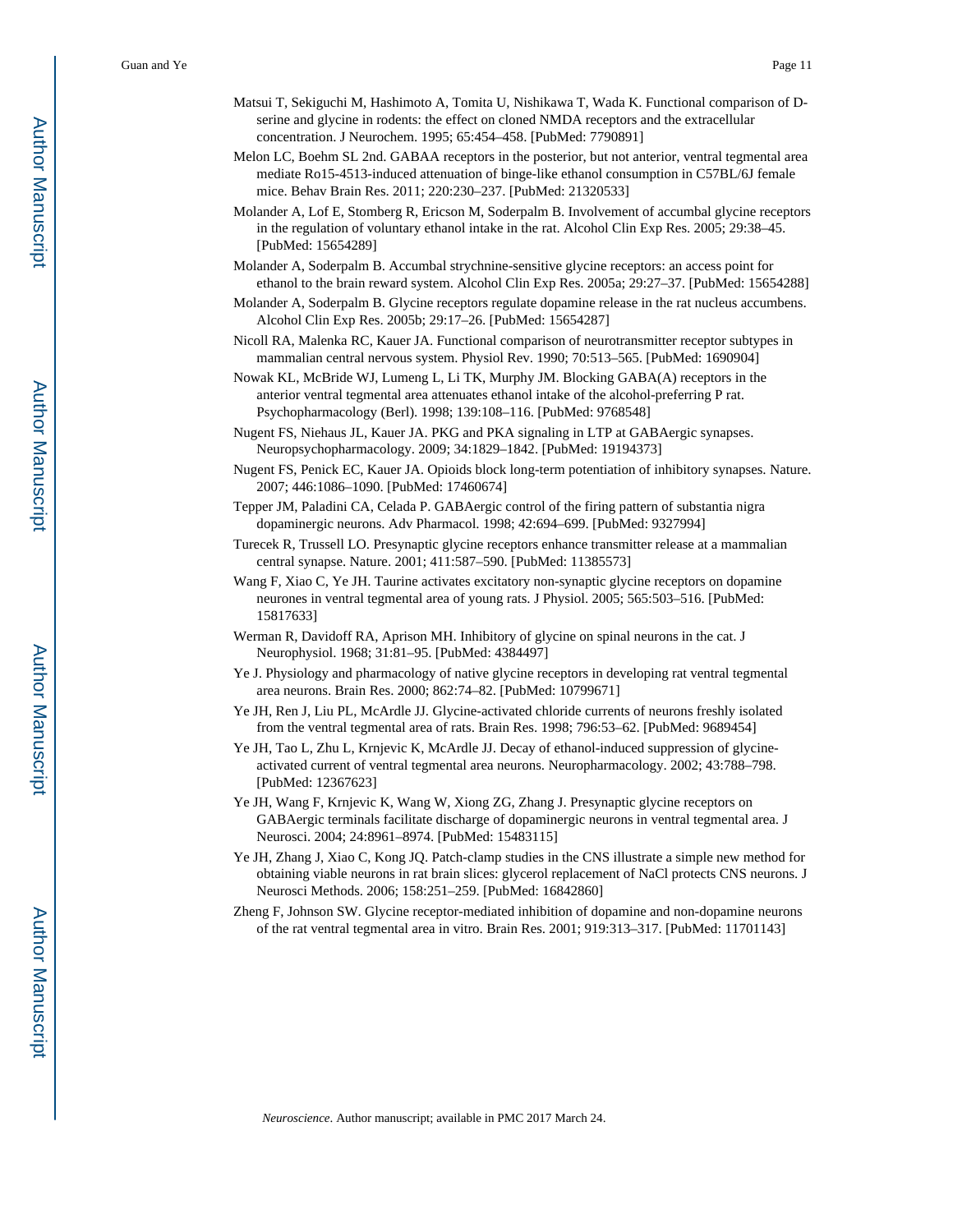## **Highlights**

- **•** A transit exposure to 10 μM glycine prevents trains of HFS from producing  $\ensuremath{\mathrm{LTP}_\mathrm{GABA}}$
- **•** Glycine does not prevent potentiation of IPSCs induced by the NO donor SNAP
- **•** Glycine does not prevent potentiation of evoked IPSCs induced by NMDA and glycine
- **•** Glycine lowers the frequency of spontaneous EPSCs in the putative dopamine neurons
- **•** Glycine inhibits EPSCs by activating strychnine-sensitive glycine receptors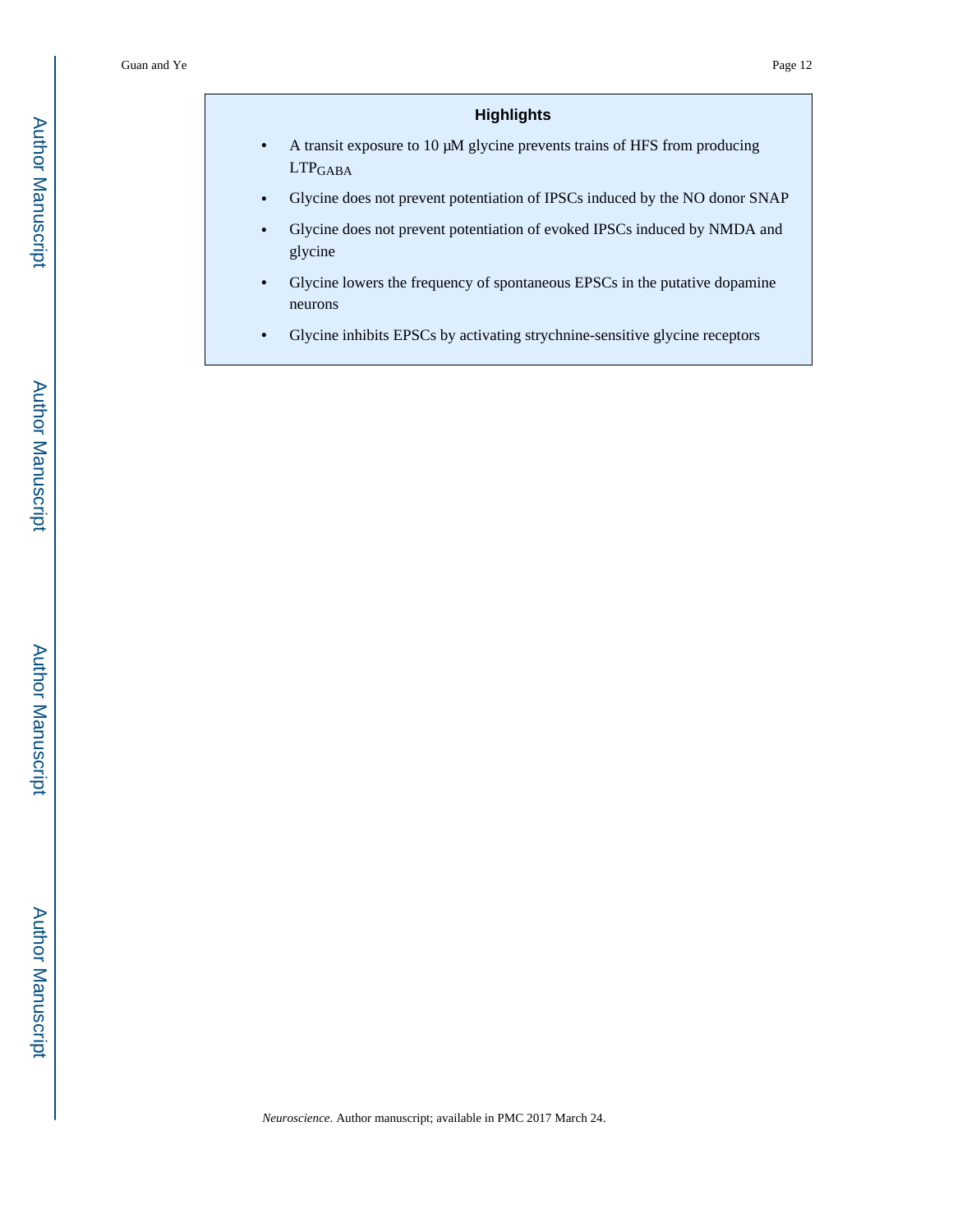



A, LTPGABA recorded in a putative dopamine neuron with the whole-cell mode. Highfrequency stimulation (HFS) was delivered at the point indicated by the arrow. Inset: averaged evoked IPSCs (eIPSCs) recorded before (gray) and 20 min after HFS (black). In this and all other figures, 10 consecutive IPSCs from each condition were averaged for illustration. Calibration for insets: 25 ms, 300 pA. The dotted line in this and other figures is an approximation of the mean response before HFS. B, glycine blocks LTPGABA. After recording the baseline eIPSCs in normal aCSF for 10 min, glycine (Gly, 10 μM) was bath applied for 15 min and then washed out (for 6 min) before the delivery of HFS. Inset: averaged IPSCs before (gray) and 20 min after HFS (black). C, Average of 15 experiments from dopamine neurons (Control LTPGABA, filled circles; Gly, open circles). D, Normalized PPR at 20 min after HFS under different experimental conditions. The PPR at 20 min was normalized to the pre-HFS PPR values. (\*p <0.05, Student's t-test for PPR after HFS compared with pre-HFS values). E, Strychnine reversed the inhibition of LTPGABA by glycine. After recording the baseline IPSCs in normal aCSF for 10 min, strychnine (1 μM) was bath applied for 5 min followed by application of the mixed cocktail of strychnine (1 μM) and glycine (10 μM) for 15 min. HFS was then delivered 6 min after washout of the mixture (at the arrow). Inset: averaged IPSCs before (gray) and 20 min after HFS (black). F,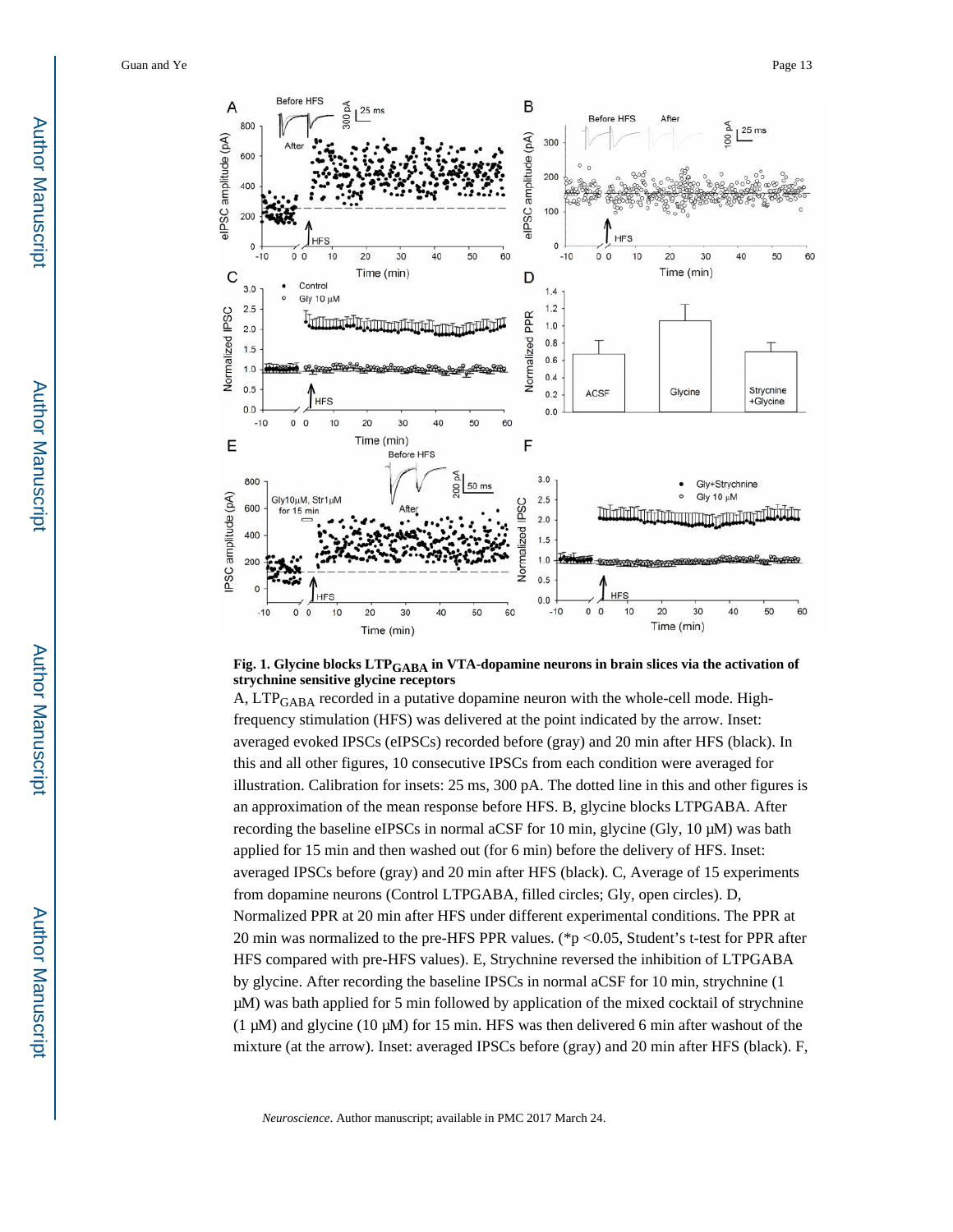Average of 10 experiments from dopamine neurons (glycine alone, open circles; strychnine + glycine, filled circles).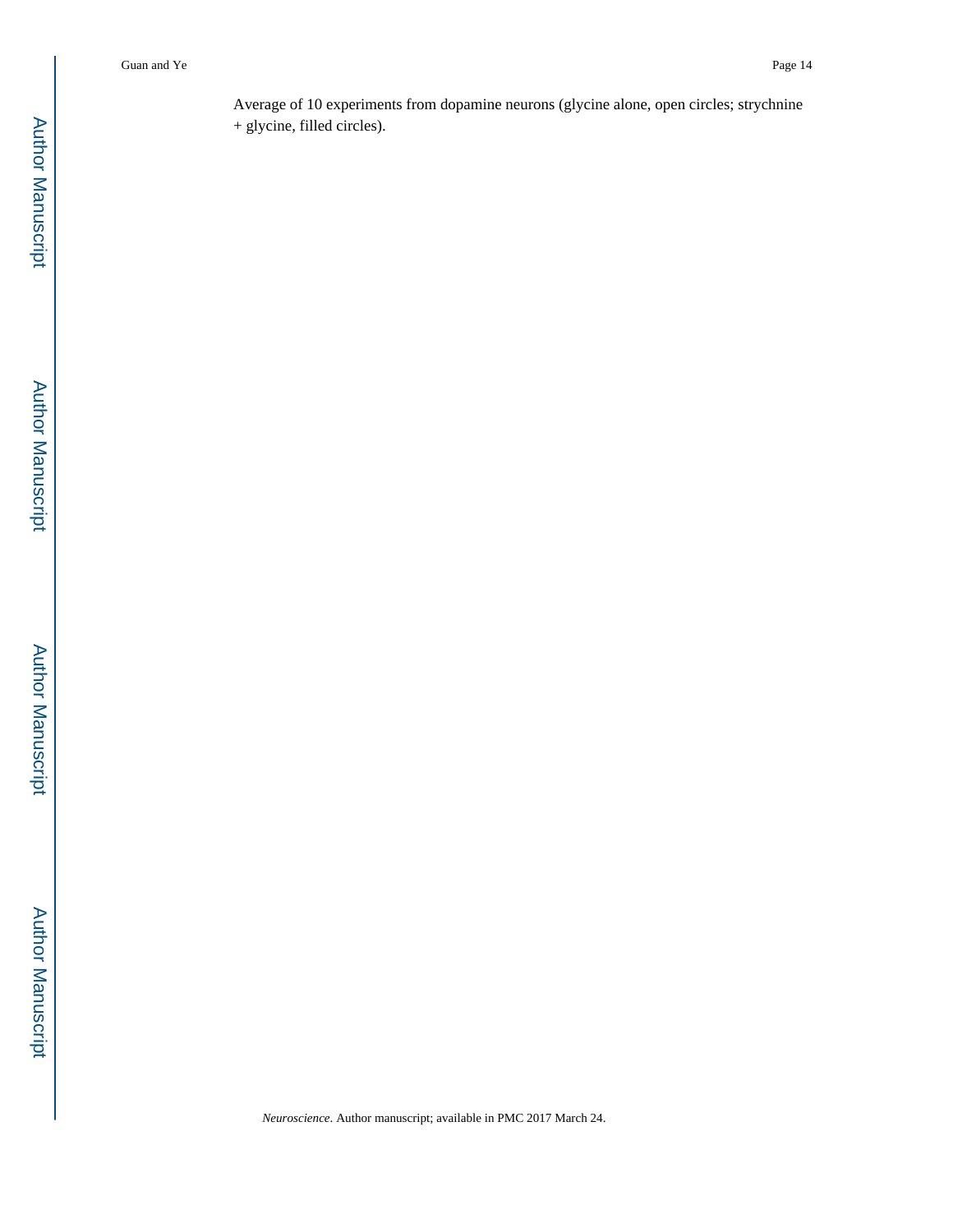

**Fig. 2. Glycine (10 μM) could not block SNAP-induced potentiation of GABAergic IPSCs** A, Single experiment illustrating the lack of effect of glycine on SNAP-induced potentiation of GABAergic IPSCs. SNAP (400 μM), an NO donor, potentiated IPSCs during consistent glycine (10 μM) bath-application. Inset: averaged IPSCs recorded before and after 10 min in SNAP. B, average of experiments from 11 cells (147.98±4.26% of pre-SNAP values, n=11).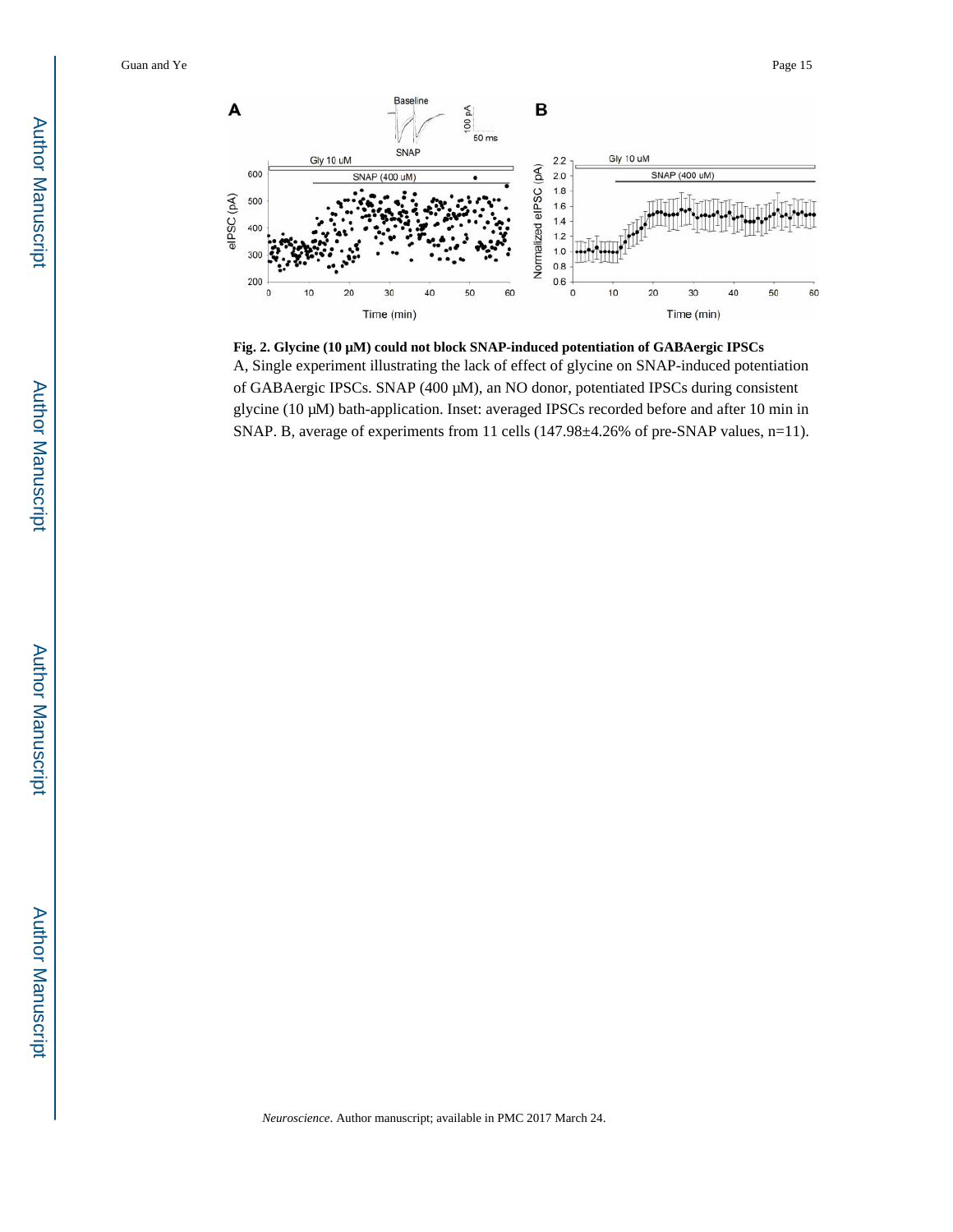

#### **Fig. 3. Glycine could not block LTPGABA induced by NMDA**

A, Glycine did not block LTP<sub>GABA</sub> induced by activation of NMDA receptors in a dopamine neuron. After the baseline eIPSCs were recorded under voltage clamp and held at −70 mV, the recording was switched to current clamp mode. Glycine (10 μM) was bathapplied for 5 min, then a mixture containing glycine (10  $\mu$ M) and NMDA (10  $\mu$ M) was perfused for 10 min. Two minutes later, the mixture was washed out and the cell was again voltage clamped. DNQX (10 μM) was present throughout the recording. Inset: averaged IPSCs before (grey) and 80 min after washout of NMDA and glycine (black). B, Averaged data from five experiments using the protocol outlined in (A). IPSC amplitudes after washout of glycine were 142±6 % of pre-HFS values.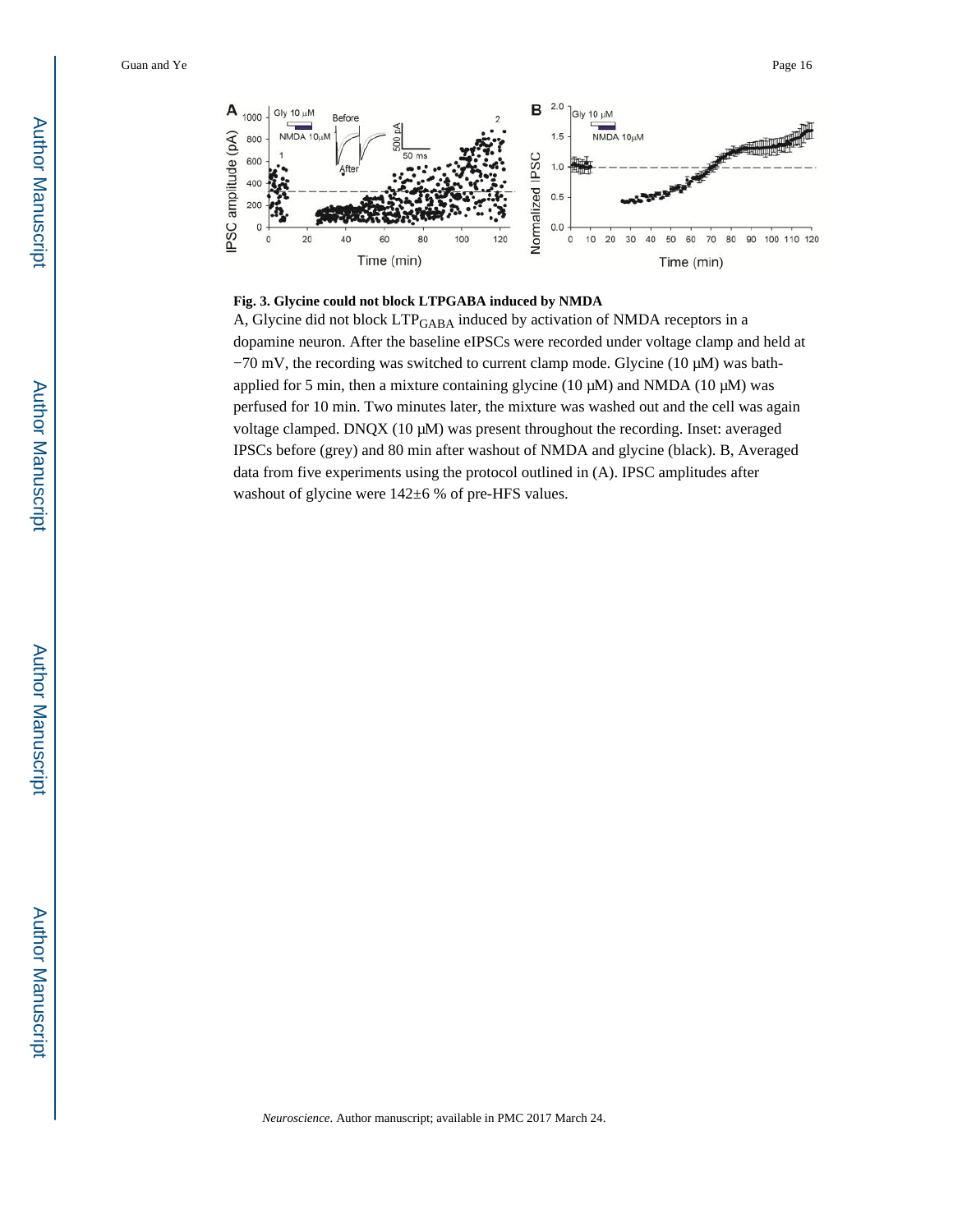

**Fig. 4. Glycine, via activation of strychnine-sensitive receptor, decreases the frequency of spontaneous EPSCs (sEPSCs) recorded in VTA-dopamine neurons**

A, Time course of glycine's effects on sEPSC frequency in a dopamine neuron in the absence and presence of strychnine (1 μM). B1, Representative sEPSCs recorded at the time points indicated in A. B2, left panel, the cumulative probability of sEPSC frequency of VTA-dopamine neurons before and after glycine (p < 0.05, Kolmogorov-Smirnov (K-S) test comparing with and without glycine). B2, right panel, the amplitude of sEPSCs did not differ among tests before and after glycine ( $p > 0.3$ , bootstrap). C, Summary of the doseresponse relationship of glycine's effects on sEPSC frequency and amplitude from 6–13 neurons. (\*p < 0.05, \*\*p < 0.01, paired t test for application of glycine vs. pre-glycine control.)